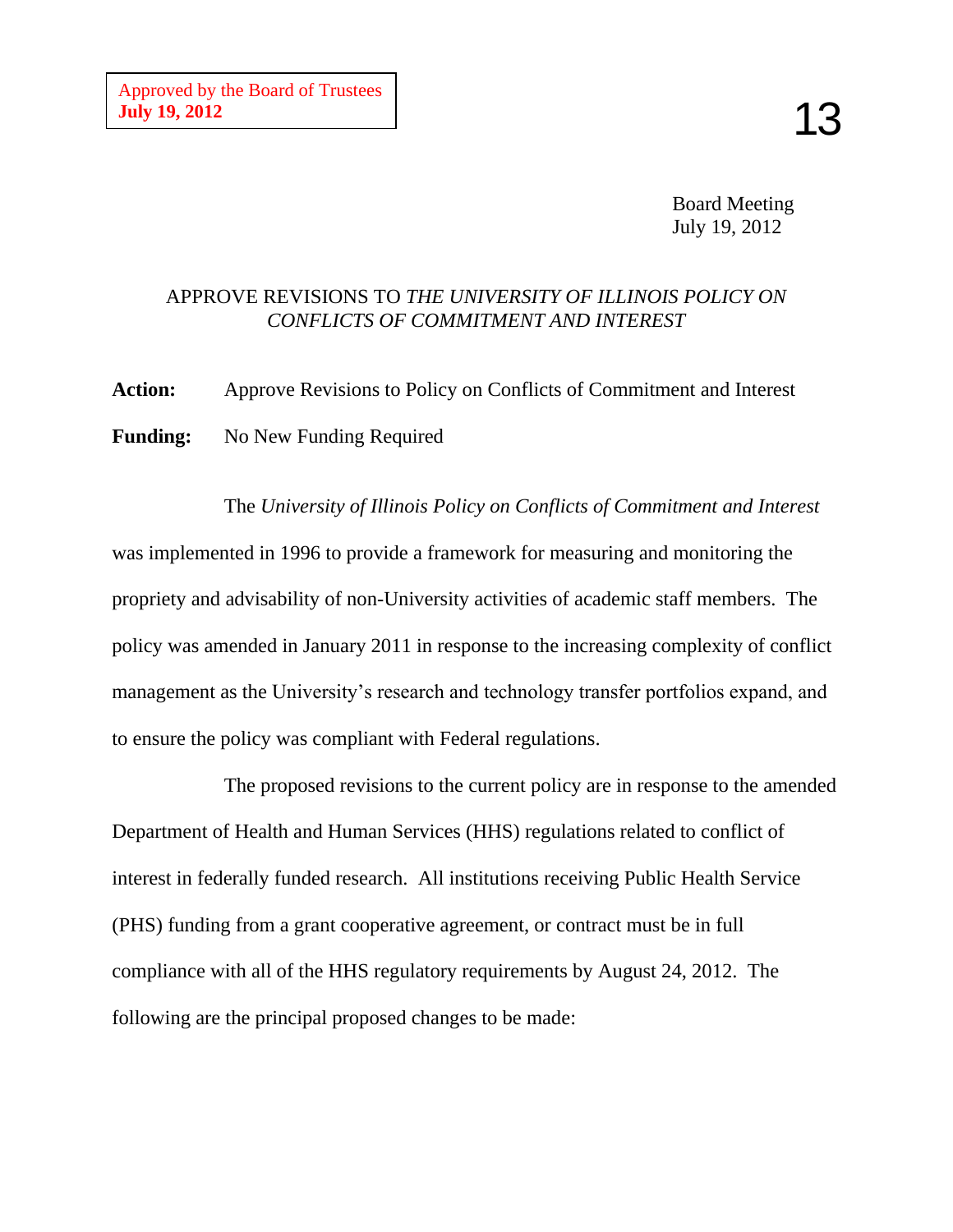### **1. Persons Covered**

Current Provision: Current policy does not cover Civil Service Staff.

Recommendation: Revise policy language to provide flexibility in employee disclosure requirements:

"Although civil service staff, students, and medical residents are not covered by this Policy, they are not exempted from making *disclosures as required by federal or state laws and regulations or from making situation-specific disclosures* as described in Section III.D.3."

Rationale: Due to recent changes in federal regulations, all employees and staff involved in the design, conduct, or reporting of research must report potential conflicts of interest, regardless of their employment classification.

# **2. Definition of "Significant Financial Interests"**

Current Provision: The definition of "significant financial interest" may vary. The definition to be used is based on either the federal or State definition and depends on whether the PHS regulation or the State Procurement Code is most clearly invoked in the situation prompting the disclosure. In the absence of other applicable regulations, the PHS definition will be used.

Recommendation: Include statement defining the level of financial interest that will be considered significant if the PHS regulation or the State Procurement Code are not applicable.

"In the absence of other applicable regulations, financial interests greater than \$5,000 will be considered significant."

Rationale: One of the most significant changes in the federal regulations involves the scope of interests that now qualify as "significant financial interests" that must be disclosed by the investigator to the institution through a disclosure process. The dollar threshold for significant financial interests was lowered from \$10,000 to \$5,000 for remuneration or equity interest in publicly traded entities. Setting a de minimis reporting threshold of \$5,000 simplifies the process and eliminates the need for individuals to look up PHS regulations to determine if disclosure is required.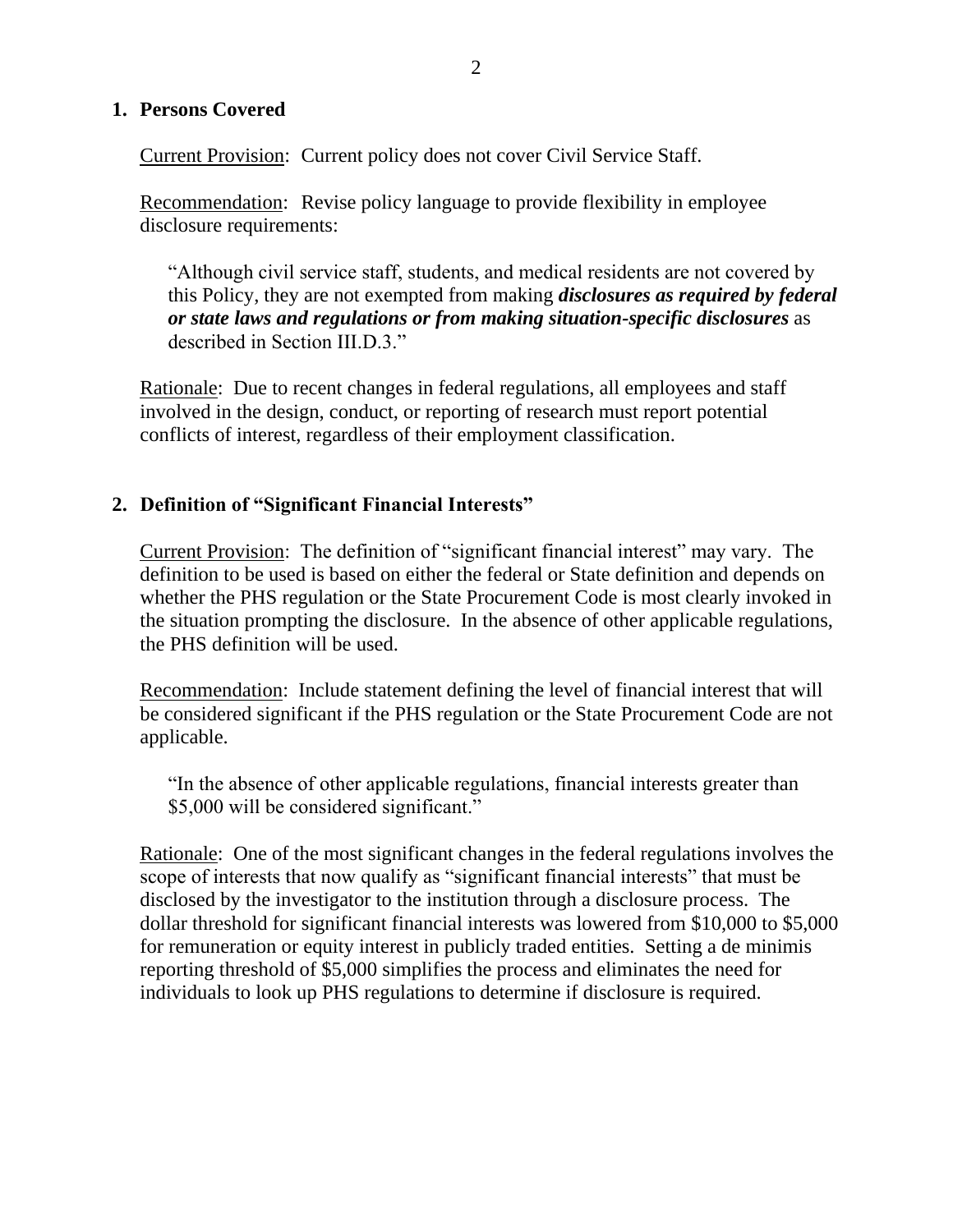### **3. Subrecipient Compliance**

Current Provision: Current policy does not provide guidance on subrecipients of grants.

Recommendation: Require agreements with subrecipients or subcontractors to establish applicable conflicts policy.

"If the university carries out federally funded research under an agreement with a third party, the agreement must establish that either the third party's or the university's conflicts policy will apply to the conduct of the third party's investigators and, if the former, that the third party's policy complies with the relevant federal regulations. The agreement must also prescribe when the third party must report all identified financial conflicts of interest to the university."

Rationale: The new regulations explicitly require prime awardees that carry out PHSfunded research through subrecipients to "take reasonable steps" to ensure that the subrecipient complies with the new rule.

## **4. Responsibility for Information and Training**

Current Provision: Current policy does not provide guidance on information dissemination and training.

Recommendation: Add section that outlines responsibility for information and training.

"The President will designate to the Vice President for Research the responsibility to identify a campus official that will be responsible for annually informing academic staff of this policy and implementing any associated training required by law. Academic staff members are responsible for complying with this policy and all training requirements. Training requirements may be imposed on other staff as required by federal and state law."

Rationale: The new rule requires institutions to ensure that, prior to engaging in PHSfunded research and at least every four years, investigators are trained on the regulations, the institution's financial conflict of interest policies, and the investigator's responsibilities to disclose significant financial interests.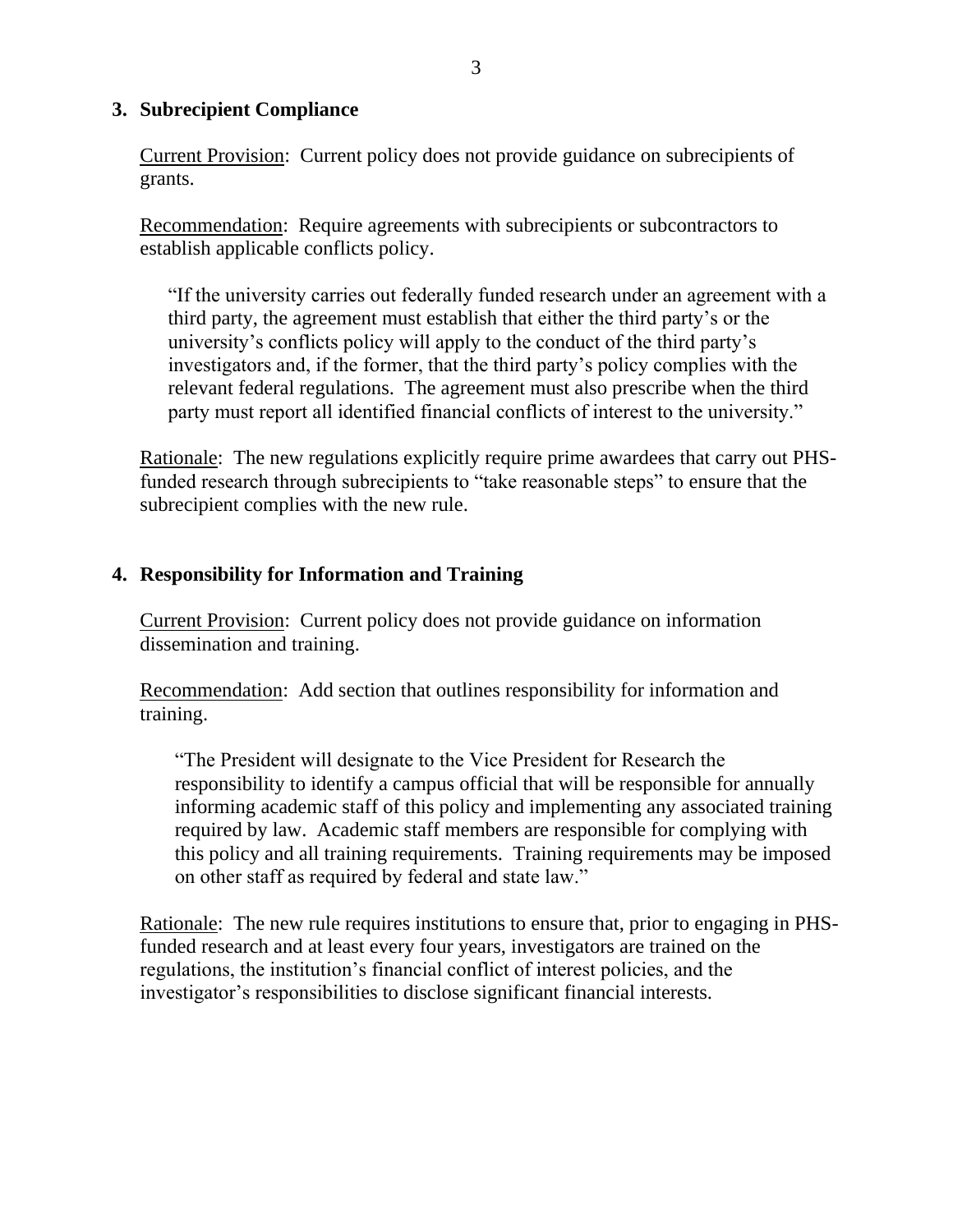#### **5. Retrospective Review and Reporting**

Current Provision: Current policy does not provide guidance on action required if potential conflict is not disclosed or conflict management plan is not followed.

Recommendation: Add section that addresses non-compliance.

"If a conflict of interest was not disclosed, reviewed or managed in a timely manner, or if an employee failed to comply with a conflict management plan, the university will complete a retrospective review, mitigation report or other procedures required by law."

Rationale: The new federal regulations introduce specific institutional responsibilities regarding information that may arise in the course of an ongoing PHS-research project. If a significant financial interest is identified that was not disclosed by the investigator or reviewed in a timely manner by the institution, the institution has sixty days to determine if a conflict of interest exists and implement a management plan if needed. In addition, if a conflict of interest is identified and it was not managed due to noncompliance by the investigator or the institution, the institution has 120 days from the date the non-compliance was identified to conduct a retrospective review of the investigator's activities and the research project itself to determine whether there was any bias in the design, conduct or reporting of the research as a result. Institutions are required to document the retrospective review. Furthermore, if the review finds bias in the research, the institution is required to develop and submit a mitigation report to the PHS funding agency that outlines a plan to mitigate the effect of the bias.

Attached to this Board item is a comparison copy of the proposed revisions

to the *University of Illinois Policy on Conflicts of Commitment and Interest* in a format to reflect all of the proposed changes. The University Senates Conference has approved the proposed revisions. The Vice President for Research, the President's Designee on matters concerning conflicts of commitment or interest, recommends approval of the revised policy.